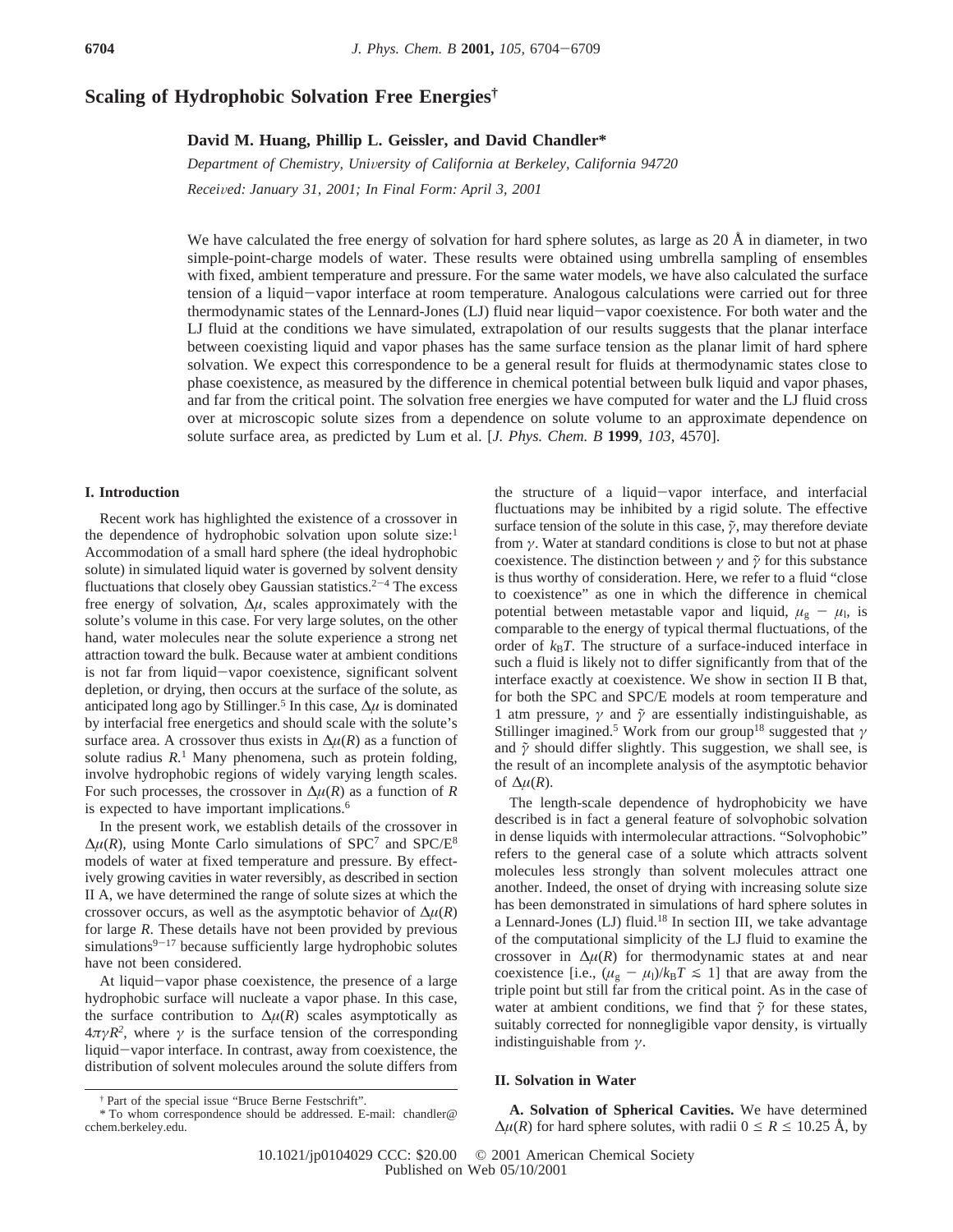computing the distribution of cavity sizes in water at equilibrium:10

$$
\Delta \mu(R) = -k_{\rm B} T \ln[\int_R^{\infty} dR' P(R')]
$$
 (1)

In eq 1,  $P(R)$  is the probability that the largest hard sphere solute that may be inserted at the origin has radius  $R$ ,  $k_B$  is Boltzmann's constant, and *T* is temperature. Because the spontaneous formation of large cavities is extremely unlikely, we use umbrella sampling<sup>19</sup> to compute  $P(R)$  in Monte Carlo simulations. Specifically, *P*(*R*) is determined for several overlapping windows,  $R_{\text{min}} \leq R \leq R_{\text{max}}$ , of width 0.6–1.0 Å. In each window, a bias potential is applied to achieve nearly uniform sampling of cavity sizes. The unbiased distribution is then constructed over the entire range of *R* using the multiple histogram method,<sup>20</sup> which minimizes the variance in the computed distribution while ensuring that *P*(*R*) is continuous. By allowing the system to equilibrate subject to a sequence of constraints corresponding to successively larger solute radii, we in effect calculate the reversible work to grow large cavities. Most simulations were carried out with 864 molecules. No noticeable differences were observed when calculations of *P*(*R*) were repeated for the largest *R* with 2048 molecules.

Our simulations were performed at constant pressure. This feature is crucial, because drying at the solute's surface is accompanied by significant volume fluctuations of the central simulation cell. A constraint of constant volume would inhibit these fluctuations and, therefore, artificially prevent the possibility of drying. The thermodynamic states defined by the applied pressure (1 atm) and temperature (298 K) in our simulations mimic ambient conditions and have been found, $21$ for both water models considered, to be about as close to coexistence as real water. Specifically,  $(\mu_{g} - \mu_{l})/k_{B}T \approx$  $ln(p/p<sub>coex</sub>)$  is 3.5 for real water, 4.6 for the SPC/E model, and 3.5 for the SPC model. Here,  $p_{\text{coex}}$  is the liquid-vapor coexistence pressure at temperature *T*.

The intermolecular potentials in both the SPC and SPC/E models consist of Coulomb and LJ interactions. The Coulomb interactions are treated by Ewald summation, which properly accounts for their long-ranged nature. The LJ interactions are truncated at a distance,  $r_c$ , of half the simulation cell length and shifted to preserve continuity of the potential. Although this truncation should not significantly influence the ensemble of configurations we sample, the omitted attractive tail,  $u_t(r)$ , of the LJ potential does make a significant contribution to ∆*µ*(*R*). We compute this contribution using first order thermodynamic perturbation theory:

$$
\Delta \mu_{\text{tail}}(R) = \frac{1}{2} [\int_{\langle V \rangle_R} d\mathbf{r}_1 \int_{\langle V \rangle_R} d\mathbf{r}_2 \, \rho^{(2)}(\mathbf{r}_1, \mathbf{r}_2, \langle V \rangle_R) u_i(r_{12}) -
$$

$$
\int_{\langle V \rangle_0} d\mathbf{r}_1 \int_{\langle V \rangle_0} d\mathbf{r}_2 \, \rho^{(2)}(\mathbf{r}_1, \mathbf{r}_2, \langle V \rangle_0) u_i(r_{12})] \tag{2}
$$

$$
\approx 4\pi^2 \int_R^{\infty} d\mathbf{r} \, r^2 \int_0^{\infty} d\mathbf{r}' \, r'^2 u_i(r') g^{(0)}(r') \times
$$

$$
\int_{-1}^1 ds \, [\rho(r)\rho([\mathbf{r}^2 + \mathbf{r}'^2 + 2\mathbf{r}\mathbf{r}'s]^{1/2}) - \rho_i^2] \tag{3}
$$

Here,  $\rho^{(2)}(\mathbf{r}_1,\mathbf{r}_2,\langle V\rangle)$  is the joint probability that a particular water molecule is located at  $\mathbf{r}_1$  and a second water molecule is simultaneously located at  $r_2$ , for a system of average volume  $\langle V \rangle$ . In eq 2,  $\langle V \rangle_R$  is the average volume of the system containing a solute of radius *R*. We arrive at eq 3 by assuming that the pair density,  $\rho^{(2)}(\mathbf{r}_1, \mathbf{r}_2)$ , can be decomposed into a product of the single particle densities,  $\rho(r_1)$  and  $\rho(r_2)$ , and the pair correlation function,  $g^{(0)}(|\mathbf{r}_1 - \mathbf{r}_2|)$ , of the uniform liquid with

density  $\rho_l$ .<sup>22</sup> We further assume that the fluid is incompressible,<br>i.e.  $\langle V \rangle$ <sub>0</sub>  $\sim \langle V \rangle$ <sub>0</sub>  $\approx \frac{4\pi R^3}{3}$ . On the basis of the changes in i.e.,  $\langle V \rangle_R$  -  $\langle V \rangle_0 \approx 4 \pi R^3/3$ . On the basis of the changes in volume with cavity size in our simulations, this assumption of incompressibility appears to be quite accurate. In the planar limit,  $R \rightarrow \infty$ , the expression for  $\Delta \mu_{tail}(R)/(4 \pi R^2)$  in eq 3 is consistent with the tail correction expression due to Blokhuis et al.23 for the surface tension of a liquid-vapor interface. This correspondence results from approximating the density profile by a step function,  $\rho(\mathbf{r}) = \rho_l \theta(r - R)$ , and assuming  $g^{(0)}(r) =$ 1 for  $r > r_c$ .

The excess solvation free energy per surface area is plotted in Figure 1a for both the SPC and SPC/E models. As expected from theory,<sup>1-3</sup>  $\Delta \mu(R)/(4\pi R^2)$  scales approximately with *R* for small *R*. Results for the two models are nearly identical for *R* < 2.5 Å. Such small solutes may be accommodated by the solvent through small rearrangements, so that  $\Delta \mu(R)$  is largely entropic. Although the solute reduces the volume of configuration space available to the solvent, large energetic penalties corresponding to broken hydrogen bonds are not incurred. Differences between the two models at this length scale are nearly proportional to the roughly 2% difference in bulk density. At a microscopic radius of about 5 Å,  $\Delta \mu(R)/(4\pi R^2)$  crosses over to a weaker *R* dependence. Quantitative results for the two models deviate strongly beyond this crossover. Large solutes have a disruptive effect on the hydrogen bond network, and the free energetics become dominated by the strength of these interactions. In this regime, solvation is more costly in the SPC/E model, reflecting in part the difference in surface tensions for the two models (see Table 1).

To obtain a surface tension of the solute-solvent interface in the limit  $R \rightarrow \infty$ , we assume that

$$
\frac{\Delta \mu(R)}{4\pi R^2} \approx \frac{pR}{3} + \tilde{\gamma} \left( 1 - \frac{2\delta}{R} \right) \tag{4}
$$

as in scaled particle theory.24,25 The first term on the right-hand side of eq 4 is the work to expand a cavity against the external pressure, *p*. Because of water's proximity to the triple point at room temperature, the applied pressure in our simulations is very small, and this contribution to the free energy is significant only for extremely large solute volumes. The second term on the right-hand side of eq 4 describes the work due to surface tension, including the leading term in an expansion in powers of  $1/R$ . For a macroscopic surface, the coefficient  $\delta$  is the Tolman length, which determines the free energetics of interfacial curvature.26 In our analysis of microscopic solutes, *δ* describes the approach to an asymptotic scaling of ∆*µ* with surface area and need not correspond to the Tolman length. The curves in Figure 1a were fit to eq 4 for radii *R* between 6.0 and 10.25 Å. The resulting values of  $\tilde{\gamma}$  and  $\delta$  are given in Table 1.

Our simulation data suggest that the large-solute limit, in which  $\Delta \mu$  is proportional to the area  $A = 4\pi R^2$  of the interface between solvent and solute, is approached slowly. It has been suggested, however, that this proportionality may hold even for small solutes if a different choice is made for the interfacial area,  $\tilde{A} = 4\pi (R - R_s)^2$ .<sup>27</sup> Here,  $R_s = 1.4$  Å is the approximate radius of a water molecule. To test this idea, we have plotted radius of a water molecule. To test this idea, we have plotted  $\Delta \mu / 4 \pi (R - R_s)^2$  in Figure 1a as a function of *R*. With this alternative choice of the solvent-solute dividing surface, the range of *R* for which  $\Delta \mu \propto \tilde{A}$  clearly does not extend to  $R \leq 1$ nm. This choice also does not significantly change the extrapolation of our data, yielding an estimate of *γ*˜ that differs by less than 5% from the value given in Table 1.

The radial distribution function about the solute,  $g(r)$ , from simulation and the theory of solvation due to Lum, Chandler,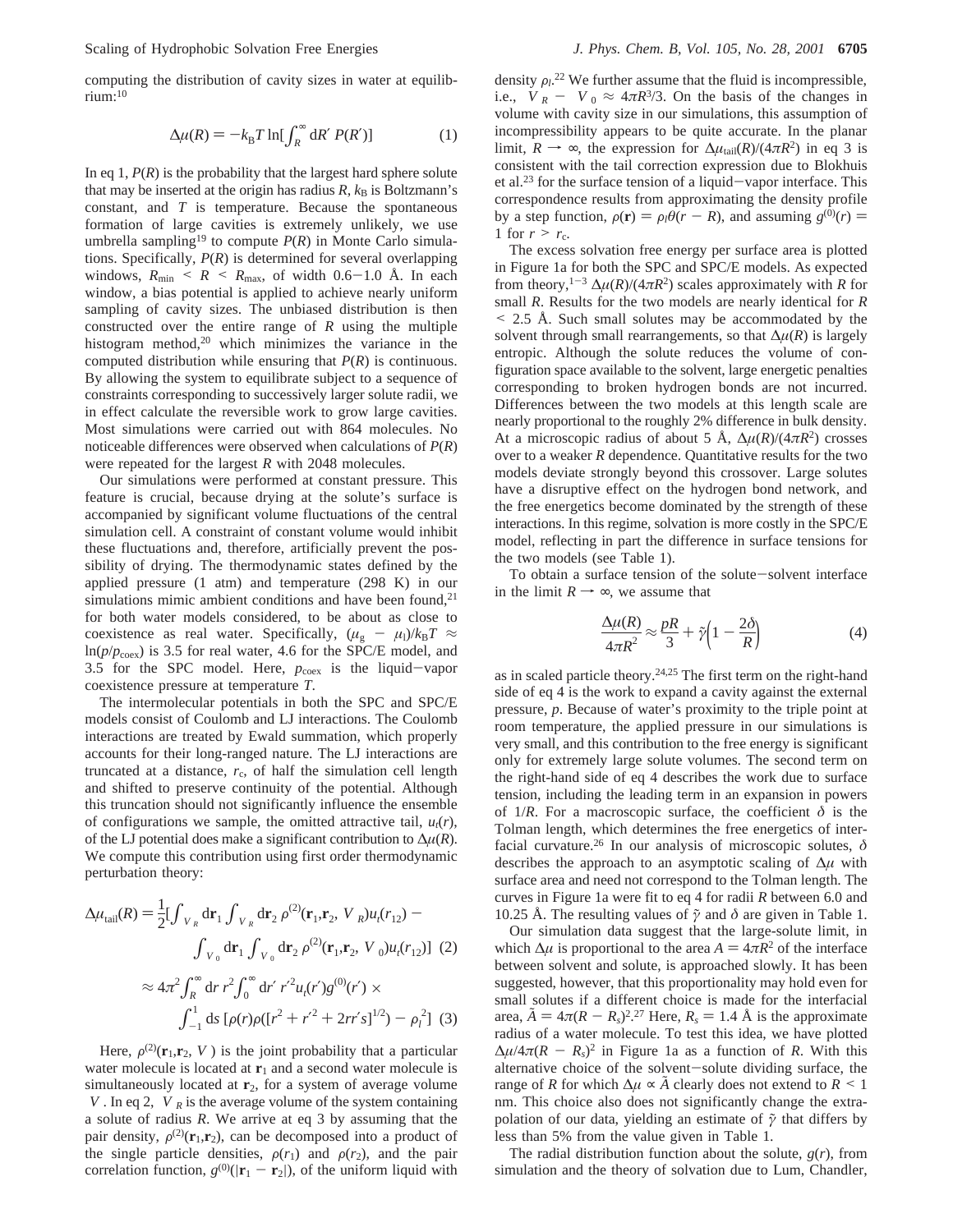

**Figure 1.** (a) Excess chemical potential per surface area,  $\Delta \mu(R)/(4\pi R^2)$ , including tail correction,  $\Delta \mu_{\text{tail}}(R)$ , for a solute of radius *R* in water at 298 K and 1.0 atm for the SPC/E (lower solid line) and SPC (lower dashed line) models. The dotted lines are the results of the regression analysis using eq 4. The dot-dashed line is the LCW theory prediction of the free energy for SPC/E water,  $\Delta \mu_{\text{LCW}}(R)/(4\pi R^2)$ . The upper solid curve (SPC/E model) and upper dashed curve (SPC model) show  $\Delta \mu (4\pi (R - R_s)^2)$ , where  $R_s$  is 1.4 Å, reflecting a different choice of solute—solvent dividing surface. (b and c) The large R behavior of the solute-solvent dividing surface. (b and c) The large *<sup>R</sup>* behavior of the regression line for SPC/E water (solid line),  $Δμ$ <sub>LCW</sub>(*R*)/(4*πR*<sup>2</sup>) (dotted line), and Δ $\tilde{\mu}_{LCW}(R)/(4\pi R^2)$  (dashed line). (See the text for descriptions of these quantities.) The arrow in c indicates the value of the liquidvapor surface tension, *γ*. The simulation curves were calculated from data collected every five simulation cycles until an average of approximately 10 000 points were collected in each histogram bin (of width 0.1 Å), after equilibrating for 40 000 steps. The statistical error in the free energy was estimated from the variance of block averages.<sup>19</sup> Simulations in each window were carried out in blocks of 40 000 Monte Carlo cycles (apparently sufficient for data from adjacent blocks to be uncorrelated). The block average of the free energy was constructed using data from one block in each window. The standard deviation is approximately 1.0 mJ/m2 for almost all of the points along the curves. The tail correction,  $\Delta \mu_{\text{tail}}(R)$ , was obtained from eq 3 for the full range of *R* by assuming  $\rho(r) \approx \rho_1 \theta(r - R)$  and  $g^{(0)} \approx 1$ . Almost identical results were obtained using calculated density profiles,  $\rho(r)$ , for  $R =$ 2, 4, 6, 8, and 10 Å, and the oxygen-oxygen pair correlation function,  $g^{(0)}(r)$ , from a simulation of the uniform liquid.  $\Delta \mu_{\text{tail}}(R)/(4\pi R^2)$  is approximately 1.5 mJ/m2 for the largest *R*.

and Weeks  $(LCW)$ ,<sup>1</sup> is plotted in Figure 2 for several solute sizes in SPC/E water.<sup>28</sup> The simulation and theory curves show similar behavior. The density at contact,  $g(R)$ , increases initially with *R* because of the packing of solvent molecules around the solute. For  $R > 4$  Å,  $g(R)$  decreases monotonically as the

**TABLE 1: Surface Tension of the Liquid**-**Vapor Interface,** *γ***, and Effective Surface Tension,** *γ*˜**, and Tolman Length,** *δ***, of a Hard Sphere Solute, Calculated for the SPC and SPC/E Water Models**

| fluid          |                |            | $T[K]$ p [atm] $\gamma^a$ [mJ/m <sup>2</sup> ] $\tilde{\gamma}^b$ [mJ/m <sup>2</sup> ] $\delta^b$ [mJ/m <sup>2</sup> ] |                |                                                   |
|----------------|----------------|------------|------------------------------------------------------------------------------------------------------------------------|----------------|---------------------------------------------------|
| SPC -<br>SPC/E | 298.0<br>298.0 | 1.0<br>1.0 | $65.3 \pm 2$<br>$73.6 \pm 2$                                                                                           | $71.8 \pm 0.8$ | $64.2 \pm 0.8$ $0.76 \pm 0.05$<br>$0.90 \pm 0.03$ |

*<sup>a</sup>* Calculated in liquid-vapor interface simulations 2 ns in length. Systems were allowed to equilibrate for 1 ns, after which the density profile and components of the pressure tensor fluctuated around mean values. Statistical error was determined by computing the distribution of instantaneous values of  $\gamma$  and estimating the number of independent observations from the decay of time correlation functions. *<sup>b</sup>* Regression coefficients obtained using a general linear least squares procedure, which uses both the values and the estimated statistical error of the data points. The error was taken as the square root of the diagonal elements of the covariance matrix.36 Values of *R* used in the regression were chosen to be sufficiently large that the asymptotic expression in eq 4 is valid but covering a wide enough range that the error in  $\tilde{\gamma}$  is smaller than that in *γ*.



**Figure 2.** Radial distribution function, *g*(*r*), as a function of distance *r* from the solute center for solutes with radii  $R = 2.0, 4.0, 6.0, 8.0,$ and 10.0 Å, in SPC/E water at 298 K and 1.0 atm from (a) simulation and (b) LCW theory.

unbalanced attractive force from the bulk grows in magnitude.<sup>1</sup> For the largest solute size we have studied by simulation,  $R =$ 10 Å, a drying interface is beginning to nucleate, i.e.,  $g(R)$  < 1.

**B. Surface Tension of a Free Liquid**-**Vapor Interface.** To interpret the planar limit of hard sphere solvation, we have computed the liquid-vapor surface tensions, *<sup>γ</sup>*, of the SPC and SPC/E water models at 298 K. This calculation is accomplished in molecular dynamics simulations by constraining the total density so that the system lies in the two-phase region. With this constraint, a slab of liquid forms in the simulation cell, minimizing the area of interfaces between liquid and vapor. The surface tension may then be computed through the difference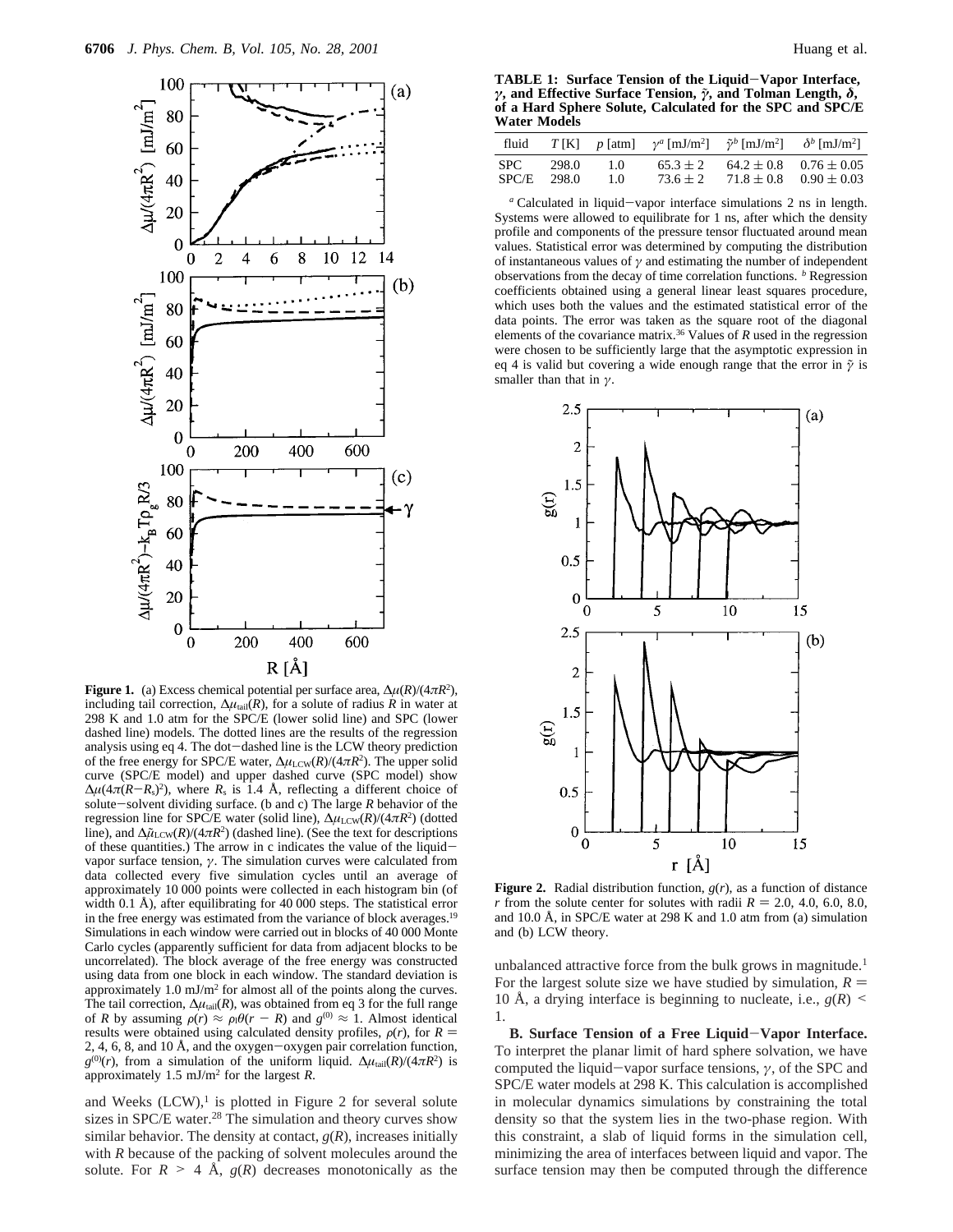**TABLE 2: Surface Tension of the Liquid**-**Vapor Interface,** *<sup>γ</sup>***, and Effective Surface Tension,** *<sup>γ</sup>*˜**, and Tolman Length,** *<sup>δ</sup>***, of a Hard Sphere Solute, Calculated for Three Examples of the LJ Fluid**

| fluid                    | $T\left[\epsilon/k_{\rm B}\right]$ | $p\left[\frac{\epsilon}{\sigma^3}\right]$ | $\gamma^a$ [ $\epsilon/\sigma^2$ ] | $\tilde{\gamma}^b$ [ $\epsilon/\sigma^2$ ]            | $\delta^b$ [σ]                                     | $\tilde{\gamma}_c{}^b$ [ $\epsilon/\sigma^2$ ]        | $\delta_c^b[\sigma]$                                   |
|--------------------------|------------------------------------|-------------------------------------------|------------------------------------|-------------------------------------------------------|----------------------------------------------------|-------------------------------------------------------|--------------------------------------------------------|
| LJ-1<br>$LI-2$<br>$LJ-3$ | 0.701<br>0.836<br>0.836            | 0.0050<br>0.020<br>0.025                  | $0.67 + 0.04$<br>$0.37 \pm 0.04$   | $0.69 \pm 0.01$<br>$0.42 \pm 0.01$<br>$0.42 \pm 0.02$ | $-0.17 + 0.04$<br>$-0.57 + 0.05$<br>$-0.59 + 0.09$ | $0.66 \pm 0.01$<br>$0.37 \pm 0.01$<br>$0.36 \pm 0.02$ | $-0.21 + 0.04$<br>$-0.69 \pm 0.06$<br>$-0.73 \pm 0.10$ |

*a* Calculated in liquid-vapor interface simulations of length 250 000 elementary LJ time steps, *τ*, after equilibrating for 50 000 *τ*. Statistical error termined as described in Table 1 *b* Defined in eqs 4 and 5 and determined as described in Table 1. *b* Defined in eqs 4 and 5 and obtained by regression for  $4.5 \le R \le 5.5\sigma$ , as described in Table 1.

of pressure tensor components normal and tangential to the interface.30 In these simulations, LJ interactions were truncated and shifted at 9.8 Å. The tail correction to *γ* was computed using eq 5 of ref 23. Simulations were carried out for 512 water molecules in a simulation cell with dimensions  $19.7 \times 19.7 \times$ 100 Å.

The calculated values of *γ* are given in Table 1. The SPC/E value differs by only a few percent from an extrapolation of the results of Alejandre et al. $3\overline{1}$  for a similar model with flexible molecular geometry. The results for  $\gamma$  are consistent with the values of *γ*˜ computed in the cavity simulations for both water models. This correspondence reflects the proximity of both systems to coexistence. It also indicates that the contributions of interfacial fluctuations are relatively weak. Transverse fluctuations are permitted for a free liquid-vapor interface but are hindered in the case of hard sphere solvation by the presence of a rigid boundary. If fluctuations of the free interface were large enough to make a significant entropic contribution to the interfacial free energy, then their hindrance would lead to a noticeable difference between *γ* and *γ*˜.

### **III. Solvation in the LJ Fluid**

The simulations of aqueous solvation described above are computationally very expensive and would be time-consuming to repeat at a variety of thermodynamic states. To investigate solvation behavior outside the neighborhood of the triple point, we have instead performed analogous simulations of a LJ fluid. We consider three thermodynamic states, denoted LJ-1, LJ-2, and LJ-3. (Thermodynamic conditions are given in Table 2.) For the fluid we simulate, in which interactions are truncated and shifted at 2.5*σ*, the first two states are at coexistence. LJ-1 lies close to the triple point, and LJ-2 is approximately a third of the way between the triple and critical points.<sup>32</sup> The last state is close to, but quantitatively away from, coexistence, as measured by  $(\mu_{g} - \mu_{l})/k_{B}T \approx \ln(p/p_{coex}) = 0.22.32$  For comparison, we have also computed the liquid-vapor surface tension at coexistence for the same temperatures.

Hard sphere solvation simulations were carried out with 2048 LJ solvent particles for  $0 \le R \le 4.1\sigma$  and 4000 solvent particles for  $3.5\sigma \le R \le 5.5\sigma$ . We repeated these calculations with 6912 solvent particles for  $5.0\sigma \le R \le 5.5\sigma$  and found no significant dependence on system size. Slab simulations involved 1024 particles in simulation boxes with dimensions  $6.84\sigma \times 6.84\sigma$  $\times$  40.0*σ* at *T*<sup>\*</sup> = 0.701 and 6.84*σ*  $\times$  6.84*σ*  $\times$  50.0*σ* at *T*<sup>\*</sup> = 0.836.

Results for these LJ fluids (see Figure 3 and Table 2) differ from those for water in two important respects. First, the crossover to drying occurs for much smaller hard sphere solutes than in water (relative to the solvent diameter, which is roughly 2.8 Å, for water). Correspondingly, density depletion at contact with the solute occurs for much smaller solutes for the LJ fluid<sup>18</sup> than observed in Figure 2 for water. The relatively slower approach to drying for water is expected because of the strong energetic preference for maintaining hydrogen bond networks.

Second, the surface tension of a planar solute,  $\tilde{\gamma}$ , as defined in eq 4, does not closely match the liquid-vapor surface tension,



**Figure 3.** Excess chemical potential per surface area,  $\Delta \mu(R)/(4\pi R^2)$ , for a solute of radius  $R$  in the LJ fluid at three thermodynamic states: (a) LJ-1, (b) LJ-2, and (c) LJ-3 (solid lines). See Table 2 for definitions of these states.  $\Delta \mu(R)/(4\pi R^2)$  −  $\Delta \mu_{g=0}(R)/(4\pi R^2)$  is also plotted for (a) L1-1. (b) L1-2 and (c) L1-3 (dashed lines). Curves were constructed (a) LJ-1, (b) LJ-2, and (c) LJ-3 (dashed lines). Curves were constructed from data collected in simulations in which approximately 15 000 points were obtained in each histogram bin (width 0.05*σ*). The standard deviation is  $0.5-1.0 \times 10^{-2}$  for almost all of the points along the curves. Values of  $\Delta \mu(R)/(4\pi R^2)$  from the LCW theory are also shown for the (a) LJ-1 and (b) LJ-2 states (dotted lines).

*γ*, for the states LJ-2 and LJ-3. A simple argument accounts for this discrepancy quantitatively. The first term on the righthand side of eq 4 describes the free energy obtained by replacing a hard sphere solute with an ideal vapor of the same volume. The contribution  $pR/3$  is appropriate for a rarefied gas, such as water vapor at 298 K. The vapor phases for LJ-2 and LJ-3, however, have densities,  $\rho_{\rm g}$ , that are 4% and 5% of the bulk liquid density, respectively. At these densities, the gases are significantly nonideal. A more appropriate asymptotic expression for these states is

$$
\frac{\Delta\mu(R)}{4\pi R^2} \approx \frac{\Delta\mu_{g\to 0}}{4\pi R^2} + \tilde{\gamma}_c \left(1 - \frac{2\delta_c}{R}\right) \tag{5}
$$

where  $\Delta \mu_{\varrho \to 0}$  is the reversible work to change the gas density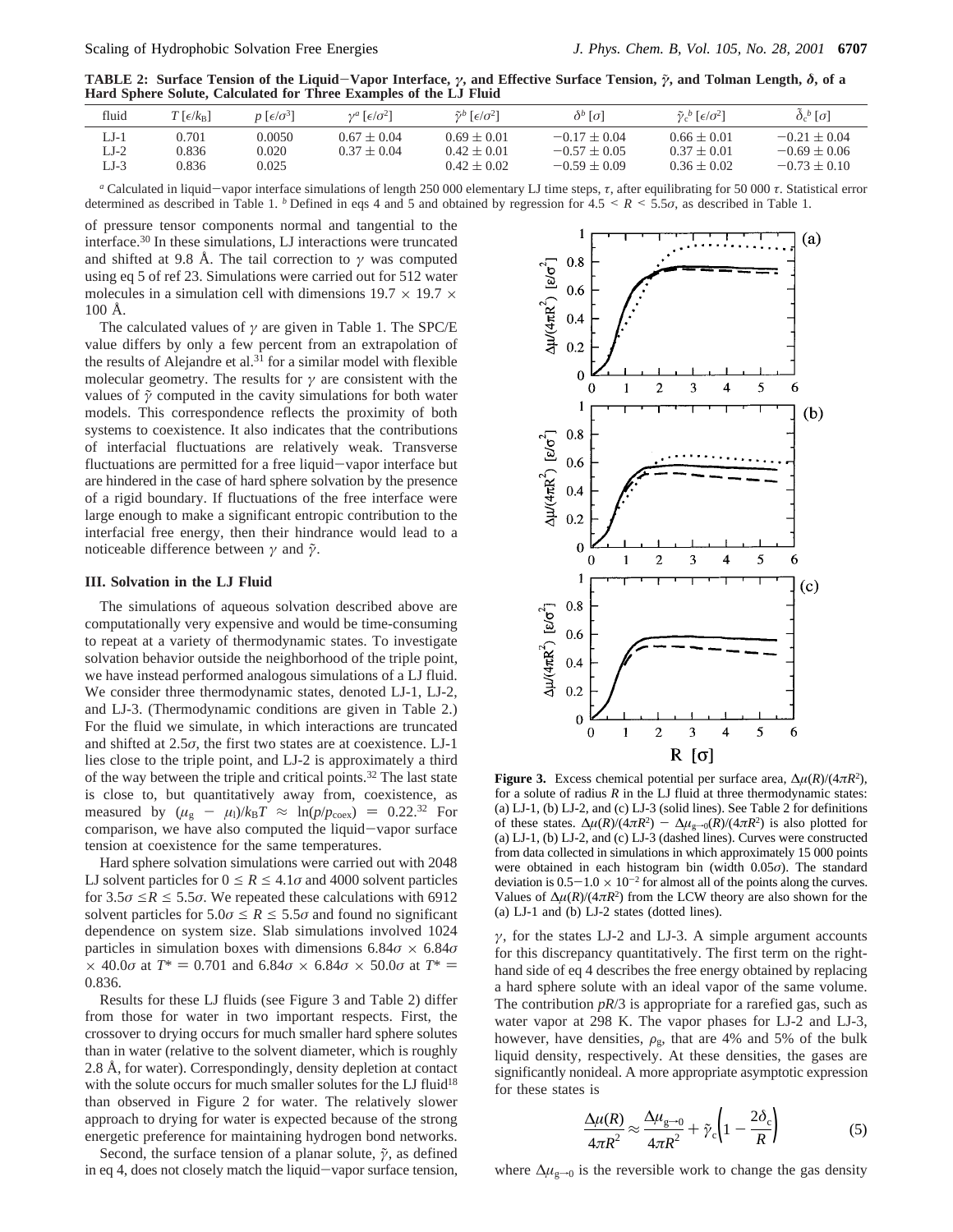

**Figure 4.** Change in excess free energy,  $\Delta \mu_{g\rightarrow 0}$ , upon evacuating a volume with average density equal to the vapor density to obtain an empty cavity, for the three LJ fluids studied: LJ-1 (triangles), LJ-2 (circles), and LJ-3 (squares). The solid lines are cubic functions fitted to the data. The dashed lines, in ascending order, are 4*πpR*3/3 with  $p\sigma^3$ / $\epsilon$  = 0.0050, 0.020, and 0.025, corresponding to the applied pressures for L<sub>1</sub>-1, L<sub>1</sub>-2, and L<sub>1</sub>-3, respectively for LJ-1, LJ-2, and LJ-3, respectively.

in the volume  $v$  from  $\rho_{\rm g}$  to zero. Only for an ideal gas is this work *pv*. To account for deviations from this ideal behavior, we have computed Δ $μ$ <sub>g</sub><sub>→0</sub> using umbrella sampling<sup>19</sup> in precisely the way described in ref 18. The results are plotted in Figure 4 for each of the LJ fluids. These results reflect strong nonideality. For  $R = 5\sigma$ ,  $\Delta \mu_{\rm g \to 0}$  is 6 $\epsilon$ , 15 $\epsilon$ , and 17 $\epsilon$  larger than the ideal gas result for LJ-1, LJ-2, and LJ-3, respectively. The data shown in Figure 4 were fit to a cubic equation in *R* to obtain  $\Delta \mu_{\rm g \to 0}$ for all *R*. The corrected surface tension,  $\tilde{\gamma}_c$ , then obtained by fitting  $\Delta \mu(R)/(4\pi R^2)$  to the asymptotic form in eq 5, is nearly identical to the liquid-vapor surface tension,  $\gamma$ , at the same temperature, even for the state away from coexistence (see Table 2). As in the case of water, for the LJ states we have considered, interfacial structure, and fluctuations near a planar solute appear to be very similar to those of a free liquid-vapor interface.

We have compared our simulations with the LCW theory<sup>1</sup> by including the theoretical predictions of  $\Delta \mu(R)/(4\pi R^2)$  in Figures 1 and 3. For both water and the LJ fluid, $28$  the theory gives a reasonable prediction of the crossover but overestimates the free energy for solute radii beyond the crossover. For the case of water, some of the differences between theory and simulation have trivial origins that are easily corrected. In particular, to a good approximation, the vapor phase of water at 298 K and 1 atm is an ideal gas, for which density fluctuations obey Poisson statistics, and hence,  $\Delta \mu_{g\to 0}$  should be  $k_B T \rho_g v =$ *<sup>p</sup>*V. Gaussian statistics used in the LCW theory, however, predict this reversible work to be a factor of 2 smaller, i.e.,  $k_B T \rho_g v/2$ . In addition, the simple two parameter equation of state that has been used when applying the LCW theory to water<sup>1</sup> predicts a value for the vapor density,  $\rho_{g,LCW}$ , which is much smaller than the liquid density but still a factor of 10 larger than the actual  $\rho_{\rm g}$ . (In the LJ solvent case, we have used a more accurate equation of state<sup>32</sup> that avoids this error.) As such, the LCW prediction for very large hard spheres in water,  $Δμ<sub>LCW</sub>(R)$ , can be improved by replacing it with

$$
\frac{\Delta\tilde{\mu}_{LCW}(R)}{4\pi R^2} \approx \frac{\Delta\mu_{LCW}(R)}{4\pi R^2} + \frac{k_BTR}{3} \left(\rho_g - \frac{\rho_{g,LCW}}{2}\right) \tag{6}
$$

 $\Delta \tilde{\mu}_{\text{LCW}}(R)/(4\pi R^2)$  and  $\Delta \mu_{\text{LCW}}(R)/(4\pi R^2)$  are plotted along with the extrapolated simulation results in Figure 1b. Figure 1c shows that the large *R* limit of  $\Delta \tilde{\mu}_{\text{LCW}}(R)/(4\pi R^2) - k_B T \rho_{\text{g}} R/3$  approaches a surface free energy,  $\tilde{\gamma}_{\text{LCW}}$ , that is nearly identical to that of the extrapolated simulation result,  $\tilde{\gamma} \approx \gamma$ . However, the two results approach this large *R* limit differently.

In our previous work,<sup>18</sup> the asymptotic behavior of  $\tilde{\gamma}$  was deduced from a visual inspection of graphs such as Figure 3, rather than the extrapolations given by eqs 4 and 5. The conclusion in that work that *γ* and *γ*˜ differ is incorrect, because of the very slow approach of  $\Delta \mu(R)/(4\pi R^2)$  to the  $R \rightarrow \infty$  limit. The magnitude of  $\delta$  is a measure of the approach to this limit. In our calculations,  $\delta$  is negative for all three LJ fluids and is positive for the SPC and SPC/E water models. The correct sign of *δ* for these systems in the thermodynamic limit (the Tolman length) has not been unambiguously determined and is a matter of controversy.33,34 Interestingly, the magnitude of our values, fractions of the solvent diameter, are consistent with previously reported values of the Tolman length.35

**Acknowledgment.** This work was supported by the Director, Office of Science, Office of Basic Energy Sciences, of the U.S. Department of Energy under Contract No. DE-AC03-76SF00098.

#### **References and Notes**

(1) Lum, K.; Chandler, D.; Weeks, J. D. *J. Phys. Chem. B* **1999**, *103*, 4570.

(2) Hummer, G.; Garde, S.; García, A. E.; Pohorille, A.; Pratt, L. R. *Proc. Natl. Acad. Sci. U.S.A.* **1996**, *93*, 8951.

(3) Pratt, L. R.; Chandler, D. *J. Chem. Phys.* **1977**, *67*, 3683.

(4) Chandler, D. *Phys. Re*V*. E* **<sup>1993</sup>**, *<sup>48</sup>*, 2898.

(5) Stillinger, F. H. *J. Solution Chem.* **1973**, *2*, 141.

(6) Huang, D. M.; Chandler, D. *Proc. Natl. Acad. Sci. U.S.A.* **2000**, *97*, 8324.

(7) Berendsen, H. J. C.; Postma, J. P. M.; van Gunsteren, W. F.; Hermans, J. In *Intermolecular Forces*; Pullmann, B., Ed.; Reidel: Dordrecht, The Netherlands, 1981; p 331.

(8) Berendsen, H. J. C.; Grigera, J. R.; Straatsma, T. P. *J. Phys. Chem.* **1987**, *91*, 6269.

(9) Hummer, G.; Garde, S. *Phys. Re*V*. Lett.* **<sup>1998</sup>**, *<sup>80</sup>*, 4193.

(10) Pohorille, A.; Pratt, L. R. *J. Am. Chem. Soc.* **1990**, *112*, 5066.

(11) Pratt, L. R.; Pohorille, A. *Proc. Natl. Acad. Sci. U.S.A.* **1992**, *89*, 2995.

(12) Ikeguchi, M.; Shimizu, S.; Nakamura, S.; Shimizu, K. *J. Phys. Chem. B* **1998**, *102*, 5891.

(13) Matubayasi, N.; Nakahara, M. *J. Chem. Phys.* **2000**, *112*, 8089.

(14) Pre´vost, M.; Oliveira, I. T.; Kocher, J. P.; Wodak, S. J. *J. Phys. Chem.* **1996**, *100*, 2738.

(15) Toma´s-Oliveira, I.; Wodak, S. J. *J. Chem. Phys.* **1999**, *111*, 8576. (16) Beutler, T. C.; Be´guelin, D. R.; van Gunsteren, W. F. *J. Chem. Phys.* **1995**, *102*, 3787.

(17) Floris, F. M.; Selmi, M.; Tani, A.; Tomasi, J. *J. Chem. Phys.* **1997**, *107*, 6353.

(18) Huang, D. M.; Chandler, D. *Phys. Re*V*. E* **<sup>2000</sup>**, *<sup>61</sup>*, 1501.

(19) Frenkel, D.; Smit, B. *Understanding Molecular Simulation: From Algorithm to Applications*; Academic Press: San Diego, CA, 1996; Chapter

7. (20) Ferrenberg, A. M.; Swendsen, R. H. *Phys. Re*V*. Lett.* **<sup>1989</sup>**, *<sup>63</sup>*, 1195.

(21) Errington, J. R.; Panagiotopoulos, A. Z. *J. Phys. Chem. B* **1998**, *102*, 7470.

(22) To test the decomposition approximation in eq 3 for correlations near the solute, we have computed contributions to  $\Delta \mu_{tail}(R)$  for  $r_1 \leq L/2$ and  $r_2 \leq L/2$  directly from our cavity simulations. Here, *L* is the dimension of our central simulation cell. For  $R = 2$  Å, the directly computed contribution differs from that computed using eq 3 by 15% of  $\Delta \mu_{\text{tail}}(R)$ . For  $R = 4$ , 6, 8, and 10 Å, this difference is negligible (less than 1% of  $\Delta \mu_{\text{tail}}(R)$ ).

(23) Blokhuis, E. M.; Bedeaux, D.; Holcomb, C. D.; Zollweg, J. A. *Mol. Phys.* **1995**, *85*, 665.

(24) Reiss, H.; Frisch, H. L.; Lebowitz, J. L. *J. Chem. Phys.* **1959**, *31*, 369.

(25) Reiss, H.; Frisch, H. L.; Helfand, E.; Lebowitz, J. L. *J. Chem. Phys.* **1960**, *32*, 119.

(26) Tolman, R. C. *J. Chem. Phys.* **1949**, *17*, 333.

(27) Ashbaugh, H. S.; Kaler, E. W.; Paulaitis, M. E. *J. Am. Chem. Soc.* **1999**, *121*, 9243.